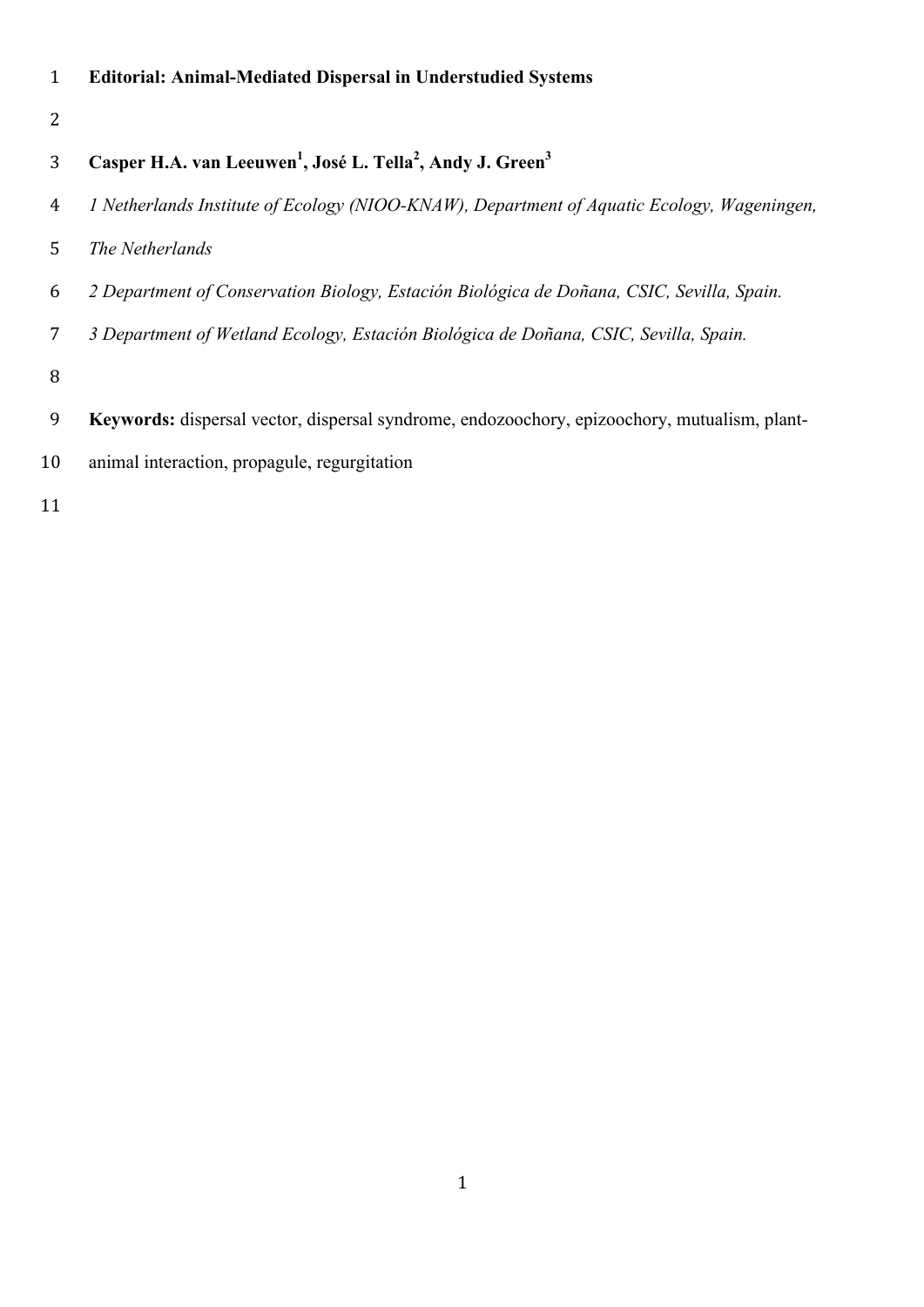Animals disperse many smaller organisms by ingesting, transporting and egesting propagules (endozoochory) or by carrying propagules attached to their exterior (epizoochory). Both forms of animal-mediated dispersal are generally well studied, but most previous work focused only on a few kinds of species interactions. For example, seed dispersal by frugivorous birds and mammals, scatter-hoarding by small mammals, seed dispersal by ants, and dispersal of grasses and herbs by large herbivores have been investigated in detail. In contrast, other kinds of zoochory remain relatively unexplored, such as dispersal of propagules of aquatic invertebrates, or dispersal by vectors such as granivorous birds, fish, and reptiles. Our current knowledge on zoochory may be biased, overlooking important yet unidentified species interactions.

 This Research Topic provides 14 new studies on zoochory in understudied dispersal systems to fill this gap. This collection includes reviews, statistical modelling, network analyses, field observations and analyses of historical data. This identifies new interactions, and presents new methods and ideas for future work. The publications in this Research Topic highlight seven key points or lessons.

 First, much of the plant dispersal literature is dominated by dispersal syndromes assigned based on the morphology of seeds and fruits. However, many of the studies collected here show that syndromes are not reliable and should not be assumed to reflect actual dispersal mechanisms in the absence of field studies. The "endozoochory syndrome" is generally applied exclusively to plants with a fleshy fruit and equated with "frugivory", thereby ignoring that many non-fleshy fruits may also be dispersed by endozoochory. This collection demonstrates how a wide variety of plant species generally assumed to rely on abiotic dispersal can be dispersed by endozoochory: Corvids (Green et al., 2019), Cyprinidae fish (Boedeltje et al., 2019) and ungulates (Baltzinger et al., 2019) all disperse seeds without fleshy fruits. Additionally, the epizoochory syndrome often fails to predict what plants are actually dispersed via epizoochory by mammals (Baltzinger et al., 2019).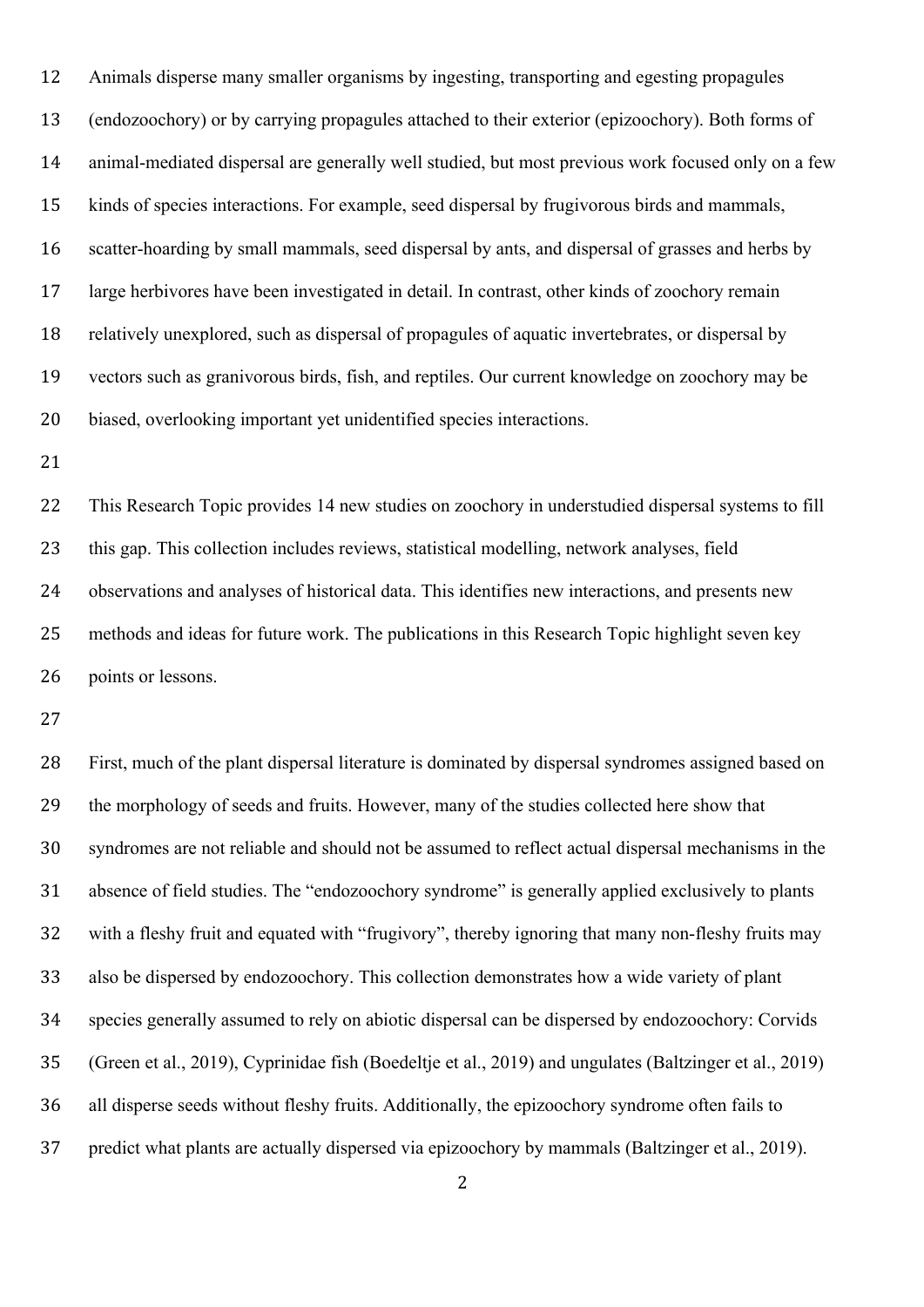Second, our dispersal topic shows that zoochory is not exclusive to plants, but also applies to an understudied range of other organisms – including animal propagules. Hessen et al. (2019) remind us how important zoochory of invertebrates such as cladocerans and copepods by migratory birds is, especially in areas such as the Arctic where species need to shift their distributions quickly due to climate change. Okamura et al. (2019) show us in their review that bryozoans have proved to be an excellent model of invertebrate zoochory by waterbirds, since these organisms are detected with remarkable regularity in field studies on many continents. Ironically, this taxonomic group (moss animals) – so poorly known by the general public and even by most biologists – has proved to be perhaps the best example of animal-mediated dispersal of other animals.

 Third, a wide range of often-overlooked animal dispersers is identified. Parrots – often deemed only seed predators – are identified as key vectors of palm seeds and large nut-like seeds (Blanco et al., 2019; Tella et al., 2019), European Corvidae are rediscovered as endozoochorous vectors of over 150 plant species of which the majority lacks fleshy fruits (Green et al., 2019), three temperate fish species disperse vegetative fragments of many vascular plants, mosses and charophytes (Boedeltje et al., 2019), and fleshy fruits are consumed by 470 different lizard species (Valido and Olesen, 2019). Several studies highlight that zoochory can occur by introduced animals, including ungulates (Baltzinger et al., 2019), goats (*Capra hircus*) and pine martens (*Martes martes*) (Muñoz-Gallego et al., 2019). This collection of studies therefore emphasizes the wide taxonomic range of vectors involved in zoochory.

 A fourth key lesson is that current species interactions should be viewed in an evolutionary context (Blanco et al., 2019; González-Castro et al., 2019; Muñoz-Gallego et al., 2019; Tella et al., 2019). Plant-animal mutualisms may have evolved and then later have been disrupted by extinctions of the disperser animals. Historical dispersal interactions can be rescued by new interactions with new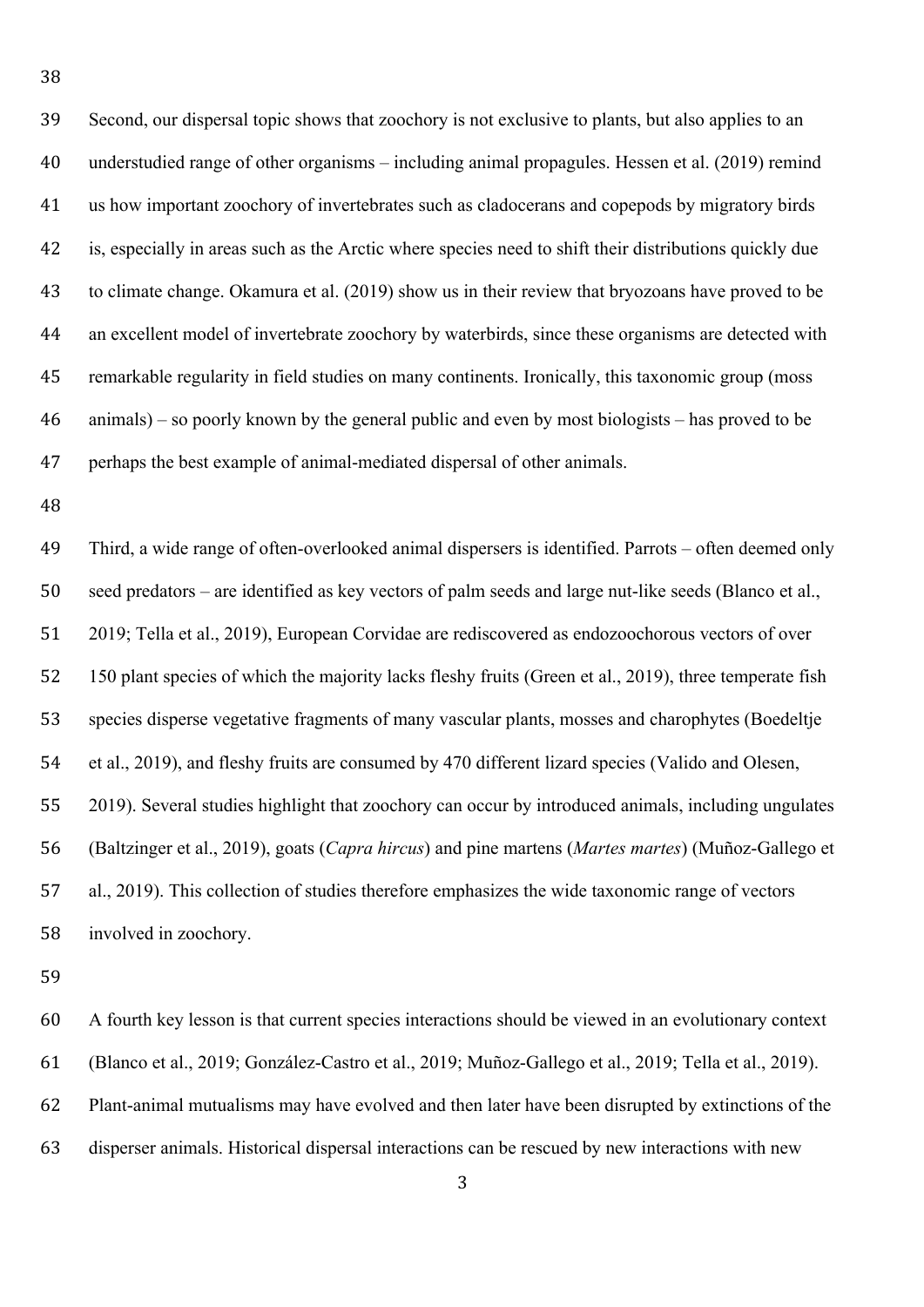disperser species. Muñoz-Gallego et al. (2019) describe how two invasive mammals currently disperse a dwarf palm species, after its original dispersal vector went extinct. Blanco et al. (2019) investigate the potential of livestock to replace extinct megafauna, and González-Castro et al. (2019) identify two present-day vectors for the almost extinct plant Canary Islands dragon tree *Dracaena*.

 A fifth lesson we can learn is that zoochory seems omnipresent across biomes and continents. While zoochory is most extensively studied in tropical forests and Mediterranean ecosystems, it also seems frequent for example in aquatic ecosystems, at high latitudes and in urbanized areas (Boedeltje et al., 2019; Gelmi-Candusso and Hämäläinen, 2019; Hessen et al., 2019; Okamura et al., 2019). Studying species dispersal in freshwater ecosystems and at higher latitudes such as the Arctic and Antarctic is increasingly important due to the relatively strong impacts of global change there. Zoochory may be a key mechanism for species to cope with habitat reduction and fragmentation, but still more research is needed.

 A sixth lesson is that zoochory can take many forms. Baltzinger et al. (2019) review the importance of seed dispersal by ungulates via endozoochory compared to epizoochory, and secondary dispersal compared to primary dispersal. They distinguish primary epizoochory (direct adhesion to fur) from secondary epizoochory (seed-containing mud adhering to animals, or transfer through contact with conspecifics), and show both overlap and complementarity of the different mechanisms. Thinking of endozoochory we usually assume seed passage through the entire alimentary canal and egestion in faeces. However, also regurgitation is an important and understudied endozoochory process, both in mammals (Baltzinger et al., 2019; Delibes et al., 2019) and in birds whether as loose seeds or in pellets (González-Castro et al., 2019; Green et al., 2019). Delibes et al. (2019) focus on the spitting of seeds from the cud that occurs in mammalian ruminants, identifying at least 48 plant species belonging to 21 families that are dispersed this way. Spitting and regurgitation of seeds before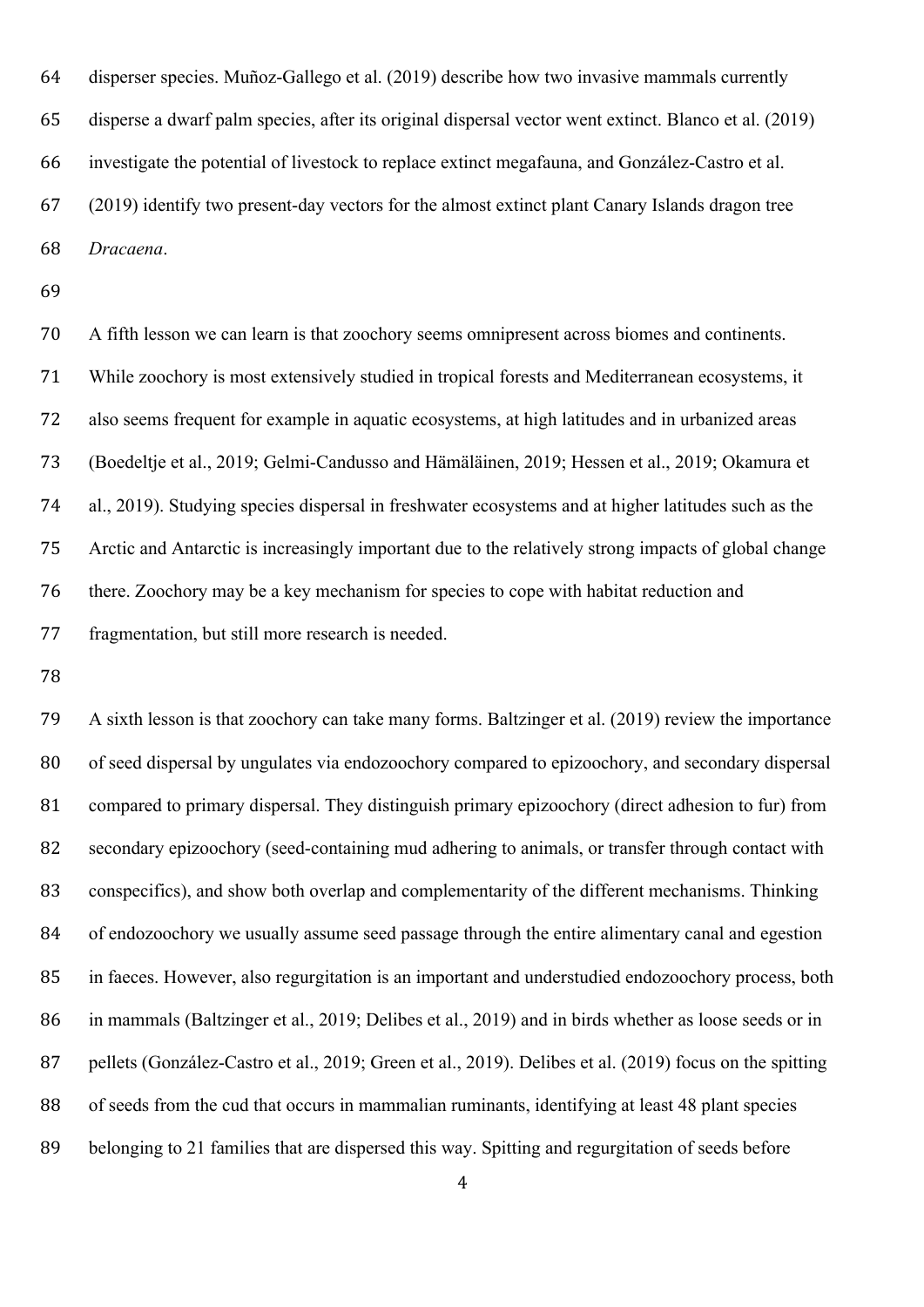digestion seems an especially important mechanism for larger-sized seeds, and it is here reported for ruminants (Blanco et al., 2019; Delibes et al., 2019) and birds (González-Castro et al., 2019). For parrots and Eurasian blackcaps (*Sylvia atricapilla*), another dispersal mechanism (estomatochory) is also reported: these birds handle the fruits for consumption and disperse the seeds without having ingested them (Blanco et al., 2019; González-Castro et al., 2019; Tella et al., 2019). Such synzoochory is also particularly relevant for large-seeded plants.

 A final lesson we can learn from this collection of studies is that there are many new directions and technical advances that can benefit future studies. Hessen et al. (2019) highlights the importance of taking into account local species sorting and spatial scales. Even though zoochory may be frequent, community structures are importantly determined by many confounding parameters and even extensive zoochory does not have to affect communities e.g. owing to priority effects (Hessen et al., 2019). Kleyheeg et al. (2019) estimated seed rain based on tracking data of migratory mallards (*Anas platyrhynchos*) and their experimental seed retention times. A comprehensive modelling exercise estimates how many seeds are deposited in aquatic habitats along their migratory flyways. Coughlan et al. (2019) provide a model that can be used to quantify the role of different dispersers, or intraspecific differences among animals in dispersal importance, and rank species along an axis of importance. New approaches advocated include genetic tools for assessing waterbird-mediated transport of bryozoans (Okamura et al., 2019), and the use of dynamic seed dispersal networks to assess seed dispersal in fragmented and rapidly changing urban landscapes (Gelmi-Candusso and Hämäläinen, 2019). These new approaches will further expand the studied taxonomic range, for instance by facilitating the detection and tracking of microbial propagules such as moss spores or pathogens. All publications include many suggestions for future research directions.

 In conclusion, these 14 publications jointly illustrate the extensive taxonomic range of zoochory, its omnipresence across biomes and the many ways by which animals can disperse a variety of animal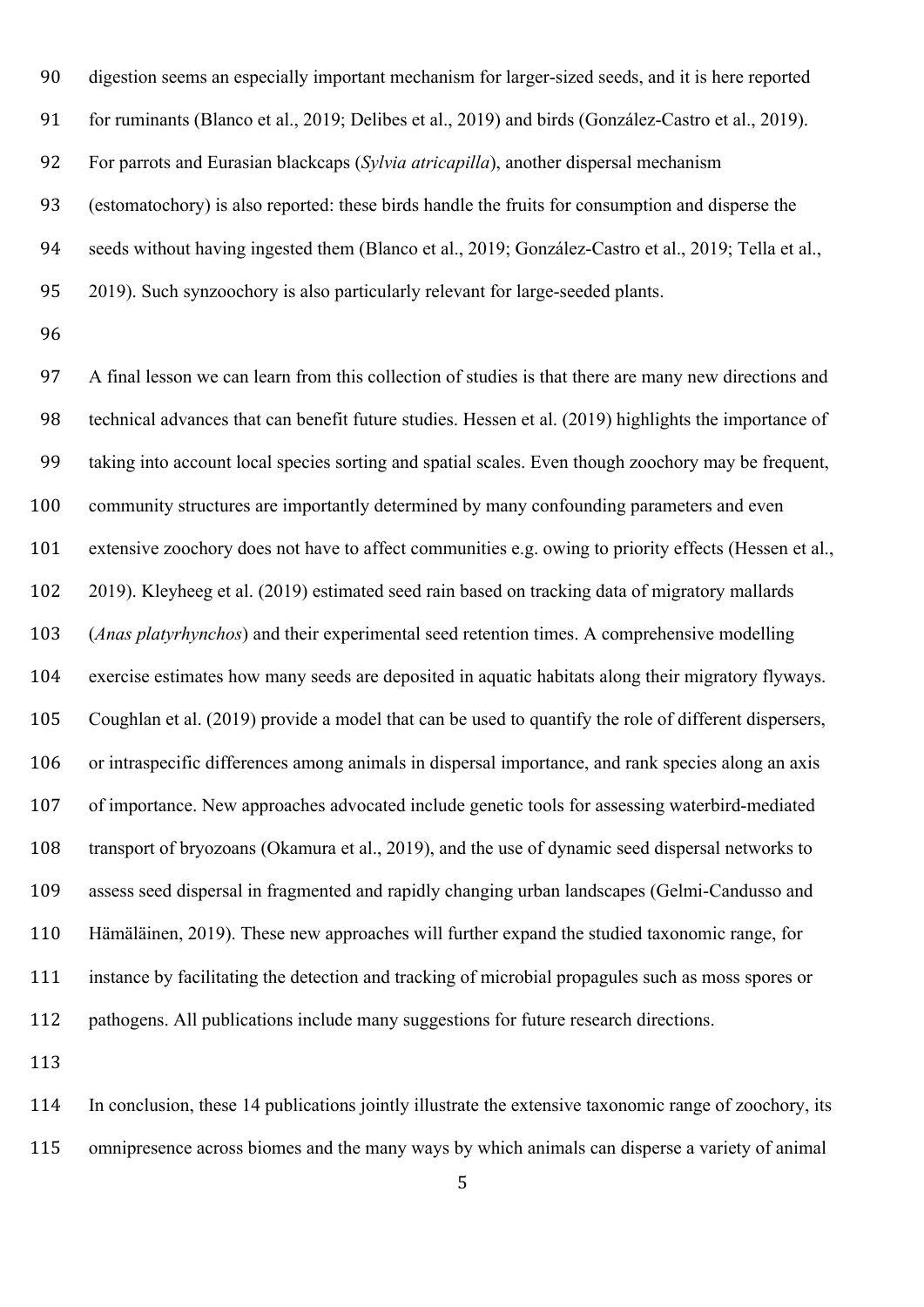- and plant propagules. We hope that this Research Topic will function as a useful reference for
- future work on the importance of zoochory in its broadest sense, helping to emphasize its
- importance as a cosmopolitan source of connectivity. With global change and human pressure on
- ecosystems increasing, it is important to understand the contribution of natural and anthropogenic
- connectivity to the survival of native species and the spread of alien species worldwide. We hope
- this Research Topic provides an improved understanding of the contribution of zoochory to this
- connectivity and hope it stimulates further investigation of zoochory in understudied systems.
- 

## **FUNDING**

- This study was supported by Marie S-Curie Actions–H2020 grant 750240 of the EU to CvL, and
- Spanish National Plan project CGL2016-76067-P (AEI/FEDER, EU) to AJG.
- 

## **REFERENCES**

- Baltzinger, C., Karimi, S., and Shukla, U. (2019). Plants on the Move: Hitch-Hiking With Ungulates Distributes Diaspores Across Landscapes. *Frontiers in Ecology and Evolution* 7. Blanco, G., Tella, J.L., Díaz-Luque, J.A., and Hiraldo, F. (2019). Multiple External Seed Dispersers
- Challenge the Megafaunal Syndrome Anachronism and the Surrogate Ecological Function of Livestock. *Frontiers in Ecology and Evolution* 7.
- Boedeltje, G., Klutman, B., Schaap, M., Sollman, P., De Vos, M., Lenssen, J.P.M., and Verberk, W.C.E.P. (2019). Plant Dispersal in a Temperate Stream by Fish Species With Contrasting Feeding Habits: The Role of Plant Traits, Fish Diet, Season, and Propagule Availability. *Frontiers in Ecology and Evolution* 7.
- Coughlan, N.E., Dickey, J.W.E., Cuthbert, R.N., Kelly, T.C., Jansen, M.a.K., and Dick, J.T.A. (2019). Driver's Seat: Understanding Divergent Zoochorous Dispersal of Propagules. *Frontiers in Ecology and Evolution* 7.
- Delibes, M., Castañeda, I., and Fedriani, J.M. (2019). Spitting Seeds From the Cud: A Review of an Endozoochory Exclusive to Ruminants. *Frontiers in Ecology and Evolution* 7.
- Gelmi-Candusso, T.A., and Hämäläinen, A.M. (2019). Seeds and the City: The Interdependence of Zoochory and Ecosystem Dynamics in Urban Environments. *Frontiers in Ecology and Evolution* 7.
- González-Castro, A., Pérez-Pérez, D., Romero, J., and Nogales, M. (2019). Unraveling the Seed Dispersal System of an Insular "Ghost" Dragon Tree (Dracaena draco) in the Wild. *Frontiers in Ecology and Evolution* 7.
- Green, A.J., Elmberg, J., and Lovas-Kiss, Á. (2019). Beyond Scatter-Hoarding and Frugivory: European Corvids as Overlooked Vectors for a Broad Range of Plants. *Frontiers in Ecology and Evolution* 7.
- Hessen, D.O., Jensen, T.C., and Walseng, B. (2019). Zooplankton Diversity and Dispersal by Birds; Insights From Different Geographical Scales. *Frontiers in Ecology and Evolution* 7.